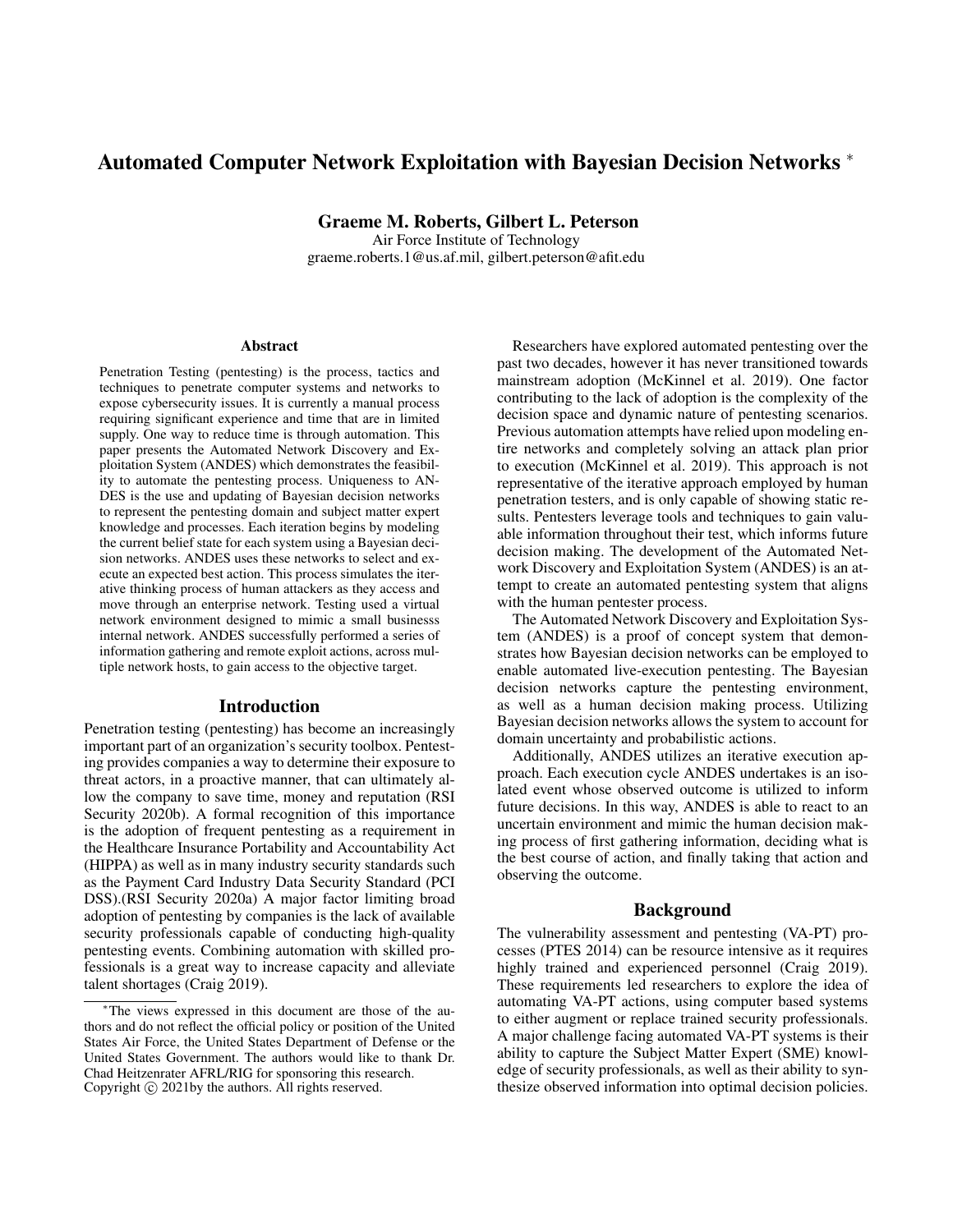The capability to adapt to the observed state of the domain proves particularly difficult and is a major focus addressed by this work.

# Penetration Testing Automation

Previously explored solutions can be divided into the categories of: classical planning (constraint satisfaction), probabilistic planning, adversarial planning (min-max), liveexecution, and adaptive planning (learning-models). McKinnel et al. (McKinnel et al. 2019) present an overview of existing research and advocate for research to focus on testing via live network interactions.

One attempt at incorporating planning under uncertainty concepts into a usable product was in (Obes, Sarraute, and Richarte 2010). The authors integrate the Metric-FFplanning system with the *Core Impact* pentesting tool. The accomplishments include the ability to convert the internal state of Core Impact into PDDL and convert the attack plan output into a Core Impact format. One drawback is that this system is provided full knowledge of the entire network and generates an attack plan designed to traverse the network assuming deterministic outcomes. Realizing a weakness of the system came from the inability to account for uncertainty, led the authors to pursue using POMDPs in place of the planner (Sarraute, Buffet, and Hoffmann 2012; 2011). Unfortunately the authors never integrated the POMDPs into a system that interacts with a live network.

In the commercial sector, the current version of Core Impact offers RPTs which automate portions of the VA-PT process (Core Security ). An RPT is given a computer system as a target and it automatically conduct information gathering actions, develop an attack profile, conduct those attack steps and ultimately report the results. The system does not use gathered information or access to pursue additional network targets and simply provides a summary of the results as the output. The system does not attempt to identify a 'best' point of access to the system, but merely attempt all exploits meeting a threshold included with the rule-set (level of risk, type of exploit, etc.).

A difficulty of creating systems that operate in real-world environments is the creation of the system's domain representation. The starting state of the network, required for most of the systems, is externally produced and provided to the automated systems (McKinnel et al. 2019). (Ghazo et al. 2019) addressed this by leveraging commercial network vulnerability scanning products. However, these products rely on having administrative credentials and knowing the layout of the target network. The results of the commercial scanning products were then imported into a model building system to create a pentest plan. This solution is not applicable to unknown environments or non-cooperative VA-PT scenarios.

#### Bayesian Decision Networks

Bayesian decision networks are probabilistic directed acyclic graph representations of elements in a domain and decision actions with their conditional dependencies (Matzkevich and Abramson 1995). Bayesian decision networks contain three types of variables: chance variables  $V_C$ ,

decision variables  $V_D$ , and utility variables  $V_U$ . Chance variables are those that represent domain states the decision maker has no direct control over. Decision variables are those which represent actions directly controlled by the decision maker. Lastly utility variables represent the decision maker's preferences. Since variables are represented as nodes within the graphical representation, the terms variable and node are used interchangeably (Lacave, Luque, and Dez 2007). Useful definitions include a *finding* (f), which corresponds to a value a chance variable can take on  $(V_C = f)$ .

The graph structure of a Bayesian decision networks consists of nodes connected via directional arcs. Every node must be connected to at least one other node and no cycles may exist. An incoming arc's meaning is determined by the type of connected node:

- Arcs into a decision node represent information known at the time of the decision
- Arcs into a chance node represent probabilistic dependence
- Arcs into a utility node represent functional dependence, i.e., which node values are used to calculate utility

Bayesian decision networks are often employed to help produce consistent and mathematically sound decision making. For example, Elvira(Lacave, Luque, and Dez 2007) leverages a Bayesian decision network to help teach medical decision makers probabilistic and repeatable decision making skills (Lacave, Luque, and Dez 2007).

#### ANDES

ANDES consists of three major components. The first component is the Control Component which guides execution and coordinates information flow between the other two components. Second is the Decision Component which receives the Control Component's current belief state of the target domain and decides the next action for execution. The final component, the Execution Component interacts with an enterprise network to perform actions and sensing.

#### Control Component

The Control Component maintains and updates the system's internal belief state and domain knowledge. It uses these to guide system execution and coordinate information flow.

ANDES represents computer hosts and their connections as Host Objects. Host Objects are a custom data structure that capture relevant host details that include: current control state (control, proxy, scanned, active session) and host state (operating system, hostname, IP address, services, domain, neighbors, and scan results). There is one Host Object per host encountered in a network.

The execution cycle consists of seven steps shown in Figure 1.

Step 1 begins when the Decision Component receives the system state from the Control Component. The Decision Component creates a Bayesian decision network for each Host Object and calculates the MEU as well as the associated decision(s). Step 2 utilizes selection logic to determine which target and action combination is expected to yield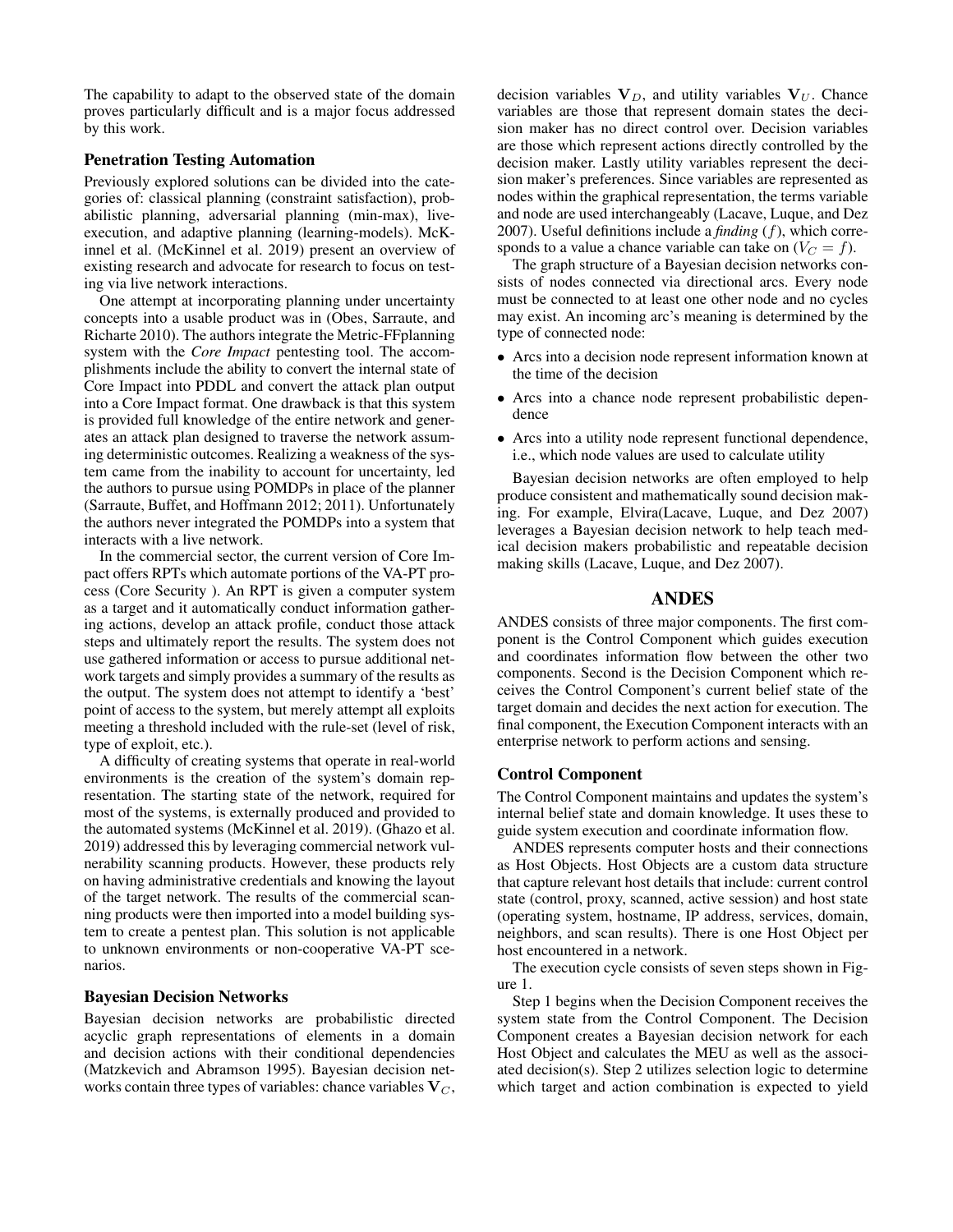

Figure 1: The Control Logic flow of execution.

the greatest utility. These results are returned to the Control Component. In Step 3, the Control Component determines what targeting information is required and passes it to the appropriate Execution Component subsystem.

The Execution Component consists of two subsystems. The Scanning Subsystem conducts network scans and the Exploitation Subsystem conducts local information gathering actions on compromised targets (post initial compromise). Once the action is prepared the Execution Component launches the action and prepares to observe the results. Step 5 consists of observing and processing the results to determine the actual action outcome and passing them back to the Control Component.

Results Analysis updates any applicable Host Objects or the overall system state. This step also performs internal status checks and updates. An example is 'pinging' all target hosts. If the connection responds appropriately no action is required, however if the hosts do not respond appropriately ANDES assumes the connection has somehow been interrupted and updates the target's Host Object accordingly.

Step 7 uses the updated system state to determine whether ANDES has reached the user defined objective. If the objective has not been reached, Step 7b restarts the cycle. If the objective has been reached, Step 7a will terminate execution, alert the user to objective completion and conduct required shutdown actions.

Execution Cycle Advantages The iterative process enables ANDES to take advantage of information gained during execution, as well as to account for unexpected results, much like an expert. An added benefit of this method is the decision space (and corresponding solution space) is kept small allowing for efficient solving. The size of any specific Bayesian decision network never grows, only the number of networks generated grows. This means the decision making time grows linearly as the target network grows.

### Decision Component

The Decision Component performs reasoning and utilizes Bayesian decision networks to model each individual deci-

sion. This is in contrast to previous solutions which represent the entire decision space and solve for an entire attack chain, starting from target information and terminating at objective completion (McKinnel et al. 2019). ANDES selects a single action at each decision point, which it then executes, observes the outcome, updates the belief state and repeats. This method allows for easy handling of non-deterministic actions as well as accounting for domain uncertainty and unknowns.

The Decision Component (Figure 2) begins when the Control Component provides the Decision Component with all currently existing Host Objects. The Decision Components generates a unique Bayesian Decision Network for each Host Object. Next, each network is solved and the maximum expected utility (MEU) found. The Decision Component selects the action/target pair associated with the highest MEU and return the best next action for ANDES to take.



Figure 2: The Decision Component process.

# Decision Networks

ANDES represents each host as its own Bayesian decision network (shown in Figure 3), populating each network with observed evidence from ANDES's current belief state of that target. The network was developed by a VA-PT expert and refined from feedback from two additional expert practitioners.

**Chance nodes** ( $V<sub>C</sub>$ )(ovals): Capture the probability of a variable and are present in two distinct types:

- Observed Chance Nodes: Directly capture observable attributes of the host and are populated during network initiation.
- Contingent Chance Nodes: Capture SME domain knowledge regarding expected outcomes, given observed evidence and potential decisions.

The 'compatible exploit' chance node is an example of a contingent chance node as it combines the observed evidence for the operating system and vulnerabilities to calculate the probability of whether ANDES contains a compatible exploit given observed evidence. In this way it introduces outside knowledge regarding exploit and operating system compatibility, as well as potential chances of success given various operating systems and vulnerability combinations.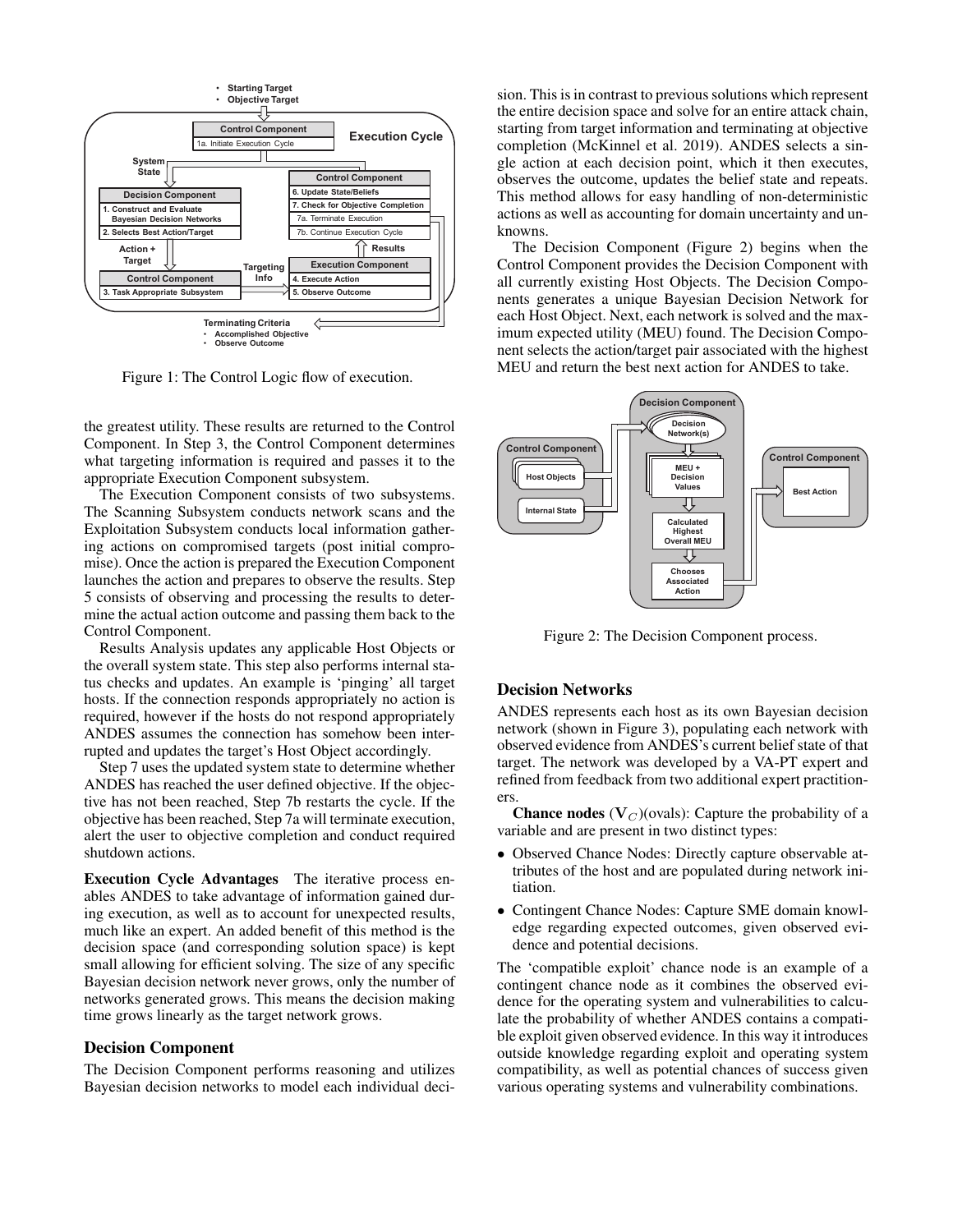The network contains 13 chance variables:

$$
\mathbf{V}_C = \{OS, Vul1, Vul2, Vul3, Scan, Neighbour, \\ Access, TN, SR, AR, CE1, CE2, CE3\}.
$$

Of these 13 variables, 8 are observable during execution:

- $OS = \{Win7, Win2k19, Linux, Unknown\}$ : Observed Operating System
- $V \frac{u}{1/2/3} = \{T, F\}$ : Does the corresponding vulnerability potentially exist?
- $Scan = \{None, Unfiltered, Filtered\}$ : Has the target been scanned and were any results likely to have been filtered?
- $Neighbour = \{T, F\}$ : Does the target have a neighbor within the network ANDES has access to?
- $Access = \{T, F\}$ : Does ANDES have access to the host via a Metasploit session?
- $TN = \{T, F\}$ : Is the target within ANDES's target's subnet?

The remaining five chance variables, represent contingent chance variables.

- $SR = \{None, Unfiltered, Filtered\}$ : If the target is scanned, what is the likelihood additional information will be gained?
- $AR = \{T, F\}$ : Given the chosen actions and current state, what is the likelihood ANDES will have access to the host post execution?
- $CE1/2/3 = {T, F}$ : Given observed Operating System and potential vulnerability, what is the likelihood ANDES has a compatible exploit?

**Decision nodes**  $(V_D)$ (rectangles): Represent potential decisions ANDES could make. Networks contain two decision nodes corresponding to whether ANDES should acquire information (scan) or acquire new access (exploit). The two decision variables are:

$$
\mathbf{V}_D = \{AD, ED\}
$$

. Within ANDES these represent:

- $AD = \{Explot, Scan\}$ : Should ANDES conduct an information gathering action or attempt to exploit the target?
- $ED = \{Explot1, Explot12, Explot13\}$ : If ANDES conducts an exploit action, which potential exploit should be chosen?

Utility nodes  $(V_U)$ (diamonds): Evaluate the expected utility of a given network configuration. ANDES evaluates the expected utility for each combination of potential decisions for each host network. This utility function should be set by operators to account for preferences and desired behavior. For instance the utility node's values could be adjusted to value information more highly in an attempt to minimize taking risky uninformed actions. ANDES has a single utility variable:

•  $AU = \psi_{AU}(SR, AR, Access, TN)$ : What is the expected utility of the network's resulting state? Considers the current combination of known states, chosen actions, and calculated probabilities.



Figure 3: ANDES host Bayesian decision network.

# Execution Component

The Execution Component consists of two subsystems. The Scanning Subsystem performs network scanning actions and the Exploitation Subsystem executes remote exploitation and local information gathering actions.

Scanning Subsystem The Scanning Subsystem scans remote hosts based on targeting information from the Control Component. Scanning employs the libnmap library(Lyon ) to initiate an Nmap scan, storing and parsing the results as they return. The parsed scan results include a host's hostname, operating system, open ports and associated services. The information is embedded into a Host Object.

The Scanning Subsystem also supports scanning remote targets that have been exploited via a remote proxy. This enables ANDES to leverage access inside of a target network for improved information gathering and to bypass external security measures.

Exploitation Subsystem To enable exploitation actions ANDES interfaces with a Metasploit-4.19.0 RPC server (Rapid7 ). Metasploit is an industry standard, publicly available exploitation framework. Metasploit contains both an exploitation and post-exploitation framework enabling remote exploitation attacks, payload delivery, and interactions with compromised hosts.

The Metasploit RPC client creates a session object containing a handle to the active session residing on the RPC server. A reference to this session object is stored within the associated target's ANDES host object, tying the target and session together. This enables the Exploit Subsystem to interact with active sessions in the future. Besides the host survey, the connection provides the ability to establish a proxy pivot on the compromised host. This enables future scanning and future remote exploits to avoid external security measures.

A critical implemented component is an exploit execution feedback module. This module converts the real-world result of Metasploit execution into the host's belief state.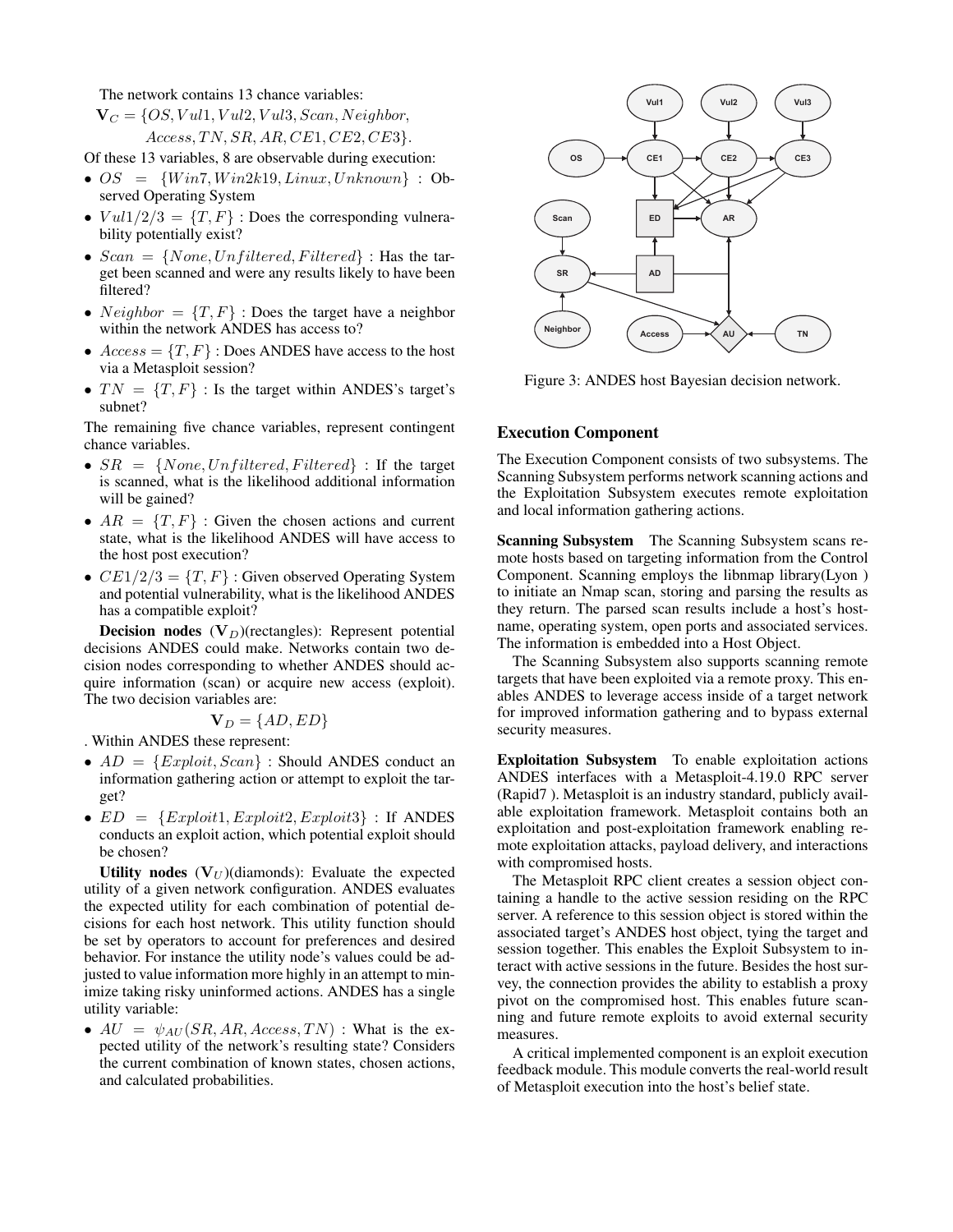# Testing and Results

Testing ANDES evaluates the viability behind the principles and concepts employed. This qualitative approach is in line with the avenues for potential research directions within (McKinnel et al. 2019) who advocates that systems should both move towards live-execution testing and a more qualitative approach of assessing the systems performance regarding the benefits of the system.

Testing demonstrates the ability of ANDES to perform a full penetration test on a simplified real-world problem a penetration tester might face. ANDES was tasked to traverse the target network in search of the FileServer host, enabling future data exfiltration from the target.

In order to accomplish this goal, an SME would conduct scans of the target network, identify potential vulnerabilities, exploit those vulnerabilities, bypass security measures, and create pivots to gain further access into the enterprise until locating the target. ANDES is designed to capture an SME's knowledge and utilize it in unknown environments to reproduce their decision making process and skills. As such, evaluation looks at if ANDES makes the same choices as the SME whose knowledge was encoded into the system.

#### Test Environment



Figure 4: The evaluation network. The dotted line represents a Firewall rule that restricts access to the FileServer host from the User host.

The evaluation network is a virtual environment designed similar to an environment a pentester might encounter at a small business (Figure 4). The network consists of four possible targets, each with a unique configuration. The network contains:

- Two user machines running Windows 7 corresponding to employee workstations.
- Machine running Windows Server 2019 and acting as the Windows Domain Controller and internal DNS Server.
- Ubuntu host serving as a file server, utilized by the business to store company data.

Every host has a vulnerability to at least one of the exploits available to ANDES with the exception of the Win-Server. The WinServer host is running a vulnerable service, however the advanced protections included in the Windows Server 2019 Operating System prevent the service

from being exploited. This serves to show how ANDES reacts to non-vulnerable hosts.

# Attack Chain Results

Table 1 shows the entire series of actions ANDES performed. During initiation of the test event ANDES was provided with only two pieces of information, the IP Address of the EntryPoint host and the IP Address of the FileServer as the objective target.

ANDES began execution by conducting a remote network scan of the initial target (1). ANDES detected the Entry-Point host was running the vulnerable *Dup Scout Enterprise* service, as well as being potentially vulnerable to the *EternalBlue* exploit. The SME knowledge captured within AN-DES's Bayesian decision network led ANDES to chose to attempt to remotely exploit the *Dup Scout Enterprise* service as it had a higher chance of success (2). The action was successful and ANDES gained access to the EntryPoint host. Upon gaining access, ANDES conducted a host survey to discover additional targets (2.1).

The host survey resulted in ANDES discovering that EntryPoint had connectivity to the WinServer host and User hosts. The next action selected was to perform a remote network scan of the WinServer host (3). Given the fact ANDES did not have any additional information besides the hosts' IP Addresses at the time, and neither host was an objective, selecting to scan either of the two new targets represents a reasonable decision. From the scan ANDES determined the WinServer host was also running the vulnerable *Dup Scout Enterprise* service. With this information, and no additional information about the User host, ANDES attempts to exploit the WinServer (4). As expected given the WinServer host's operating system protections, the exploit was unsuccessful, which resulted in ANDES detecting action failure.

Following this unsuccessful exploit attempt, ANDES decided to scan the User host (5). This scan revealed the User host may be susceptible to the *EternalBlue* exploit. ANDES then decided to attempt to the *EternalBlue* exploit (6), which was successful and ANDES gained access to the User host, after which it conducted a host survey (6.1).

This host survey revealed that the User host has connectivity to the FileServer host, ANDES's objective. Additionally, the access afforded by *EternalBlue* is sufficient to allow ANDES to establish a Pivot on the host. ANDES creates a pivot which forwards traffic to the User host's neighbors (7), in this case the FileServer host. Having located the objective host ANDES performs a remote network scan of the File-Server target (8) through the User host pivot. This scan revealed the fact that the SSH service is reachable on the File-Server from the User host. ANDES then chose to launch an *SSH Brute Force* attack against the FileServer through the User host pivot. The first two attempts at this exploit fail (9+10). ANDES continues to attempt this exploit until it is eventually successful (11). ANDES has now reached the desired objective host and without further objectives terminates all active connections and shuts down (12).

An item to note is ANDES's willingness to repeatedly attempts at exploiting the FileServer host. This is in contrast to the previously failed exploit against the WinServer